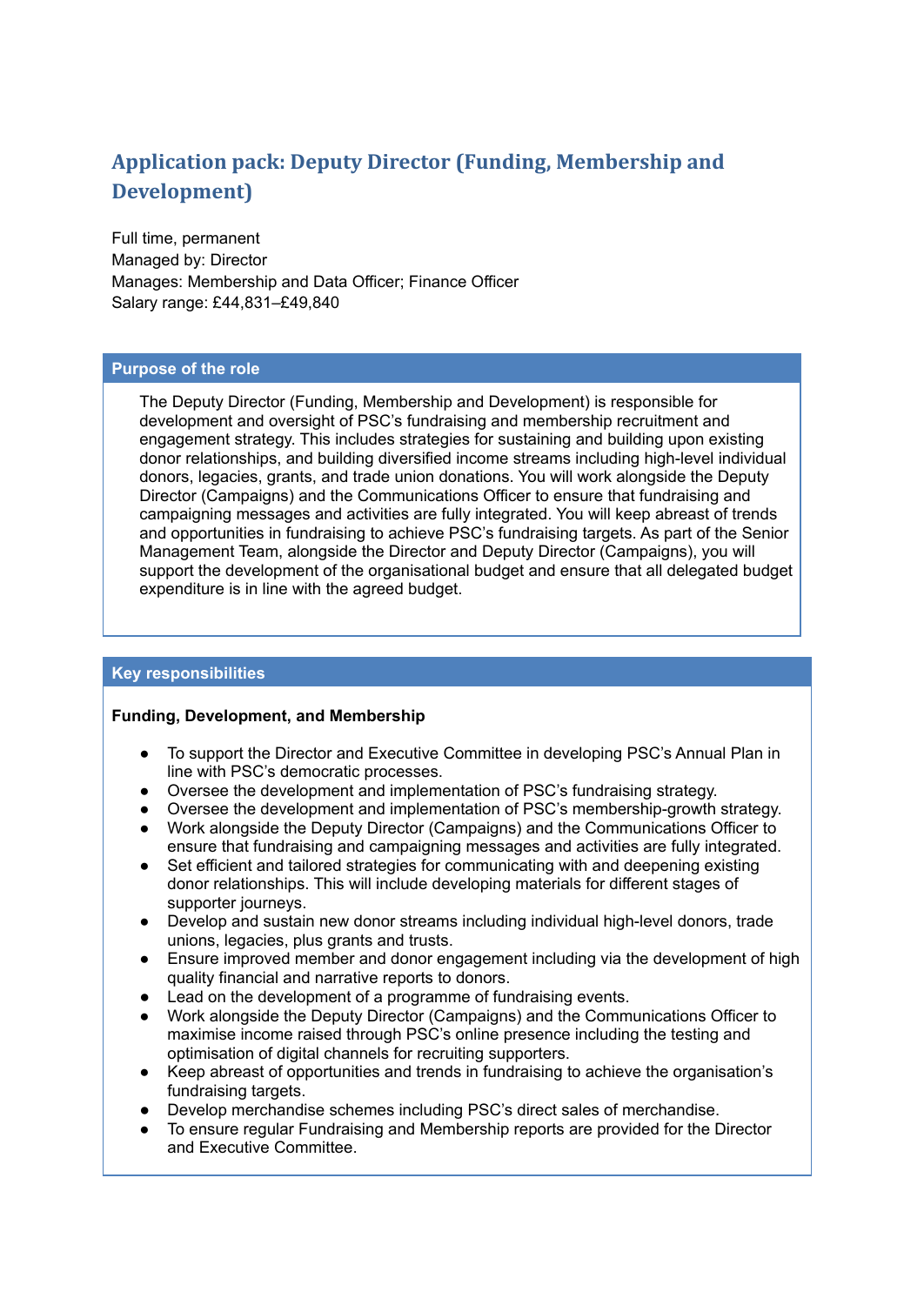### **Management**

- To line manage all staff reporting to this post, ensuring all have clear work-plans and receive regular appraisals.
- As part of PSC's Management Team, ensure PSC is a positive place to work. Support the building of a staff culture where everyone is valued and equipped to do their job.
- Promote diversity and equality in the workplace.
- Ensure staff reporting to this post remain focused on priority work areas and adhere to all relevant policies and legal requirements.
- To ensure all staff reporting to this post receive regular training and development opportunities.
- To ensure all new staff reporting to this post receive appropriate induction into their roles.
- To work as part of PSC's Management Team to develop the organisational budget and to ensure that all delegated budget expenditure is in line with the agreed budget.

#### **Finance and Administration**

- To assist the Director in the production and review of annual budgets.
- To help ensure relevant expenditure is in line with agreed budgets.
- As part of the Senior Management Team, to support the development and maintenance of PSC's data management systems.

#### **Flexibility**

- In order to work effectively in a changing environment, other reasonable tasks may be required.
- The post-holder must be prepared to travel throughout the UK and on occasion internationally, and to work varying hours.

#### **Personal specification**

#### **Essential knowledge and experience**

- Significant experience and knowledge of developing and delivering fundraising strategies for a comparable organisation.
- Experience of fundraising from major donor sources, such as institutional funders and major individual donors.
- Proven experience of developing compelling funding proposals and donor feedback reports.
- Experience of organising successful fundraising events.
- Experience of staff management in a comparable organisation.

#### **Desirable knowledge and experience**

- Knowledge of the key issues regarding the situation in Palestine and an understanding of the appropriate framings to explain this situation.
- Understanding of how a democratic membership organisation operates.